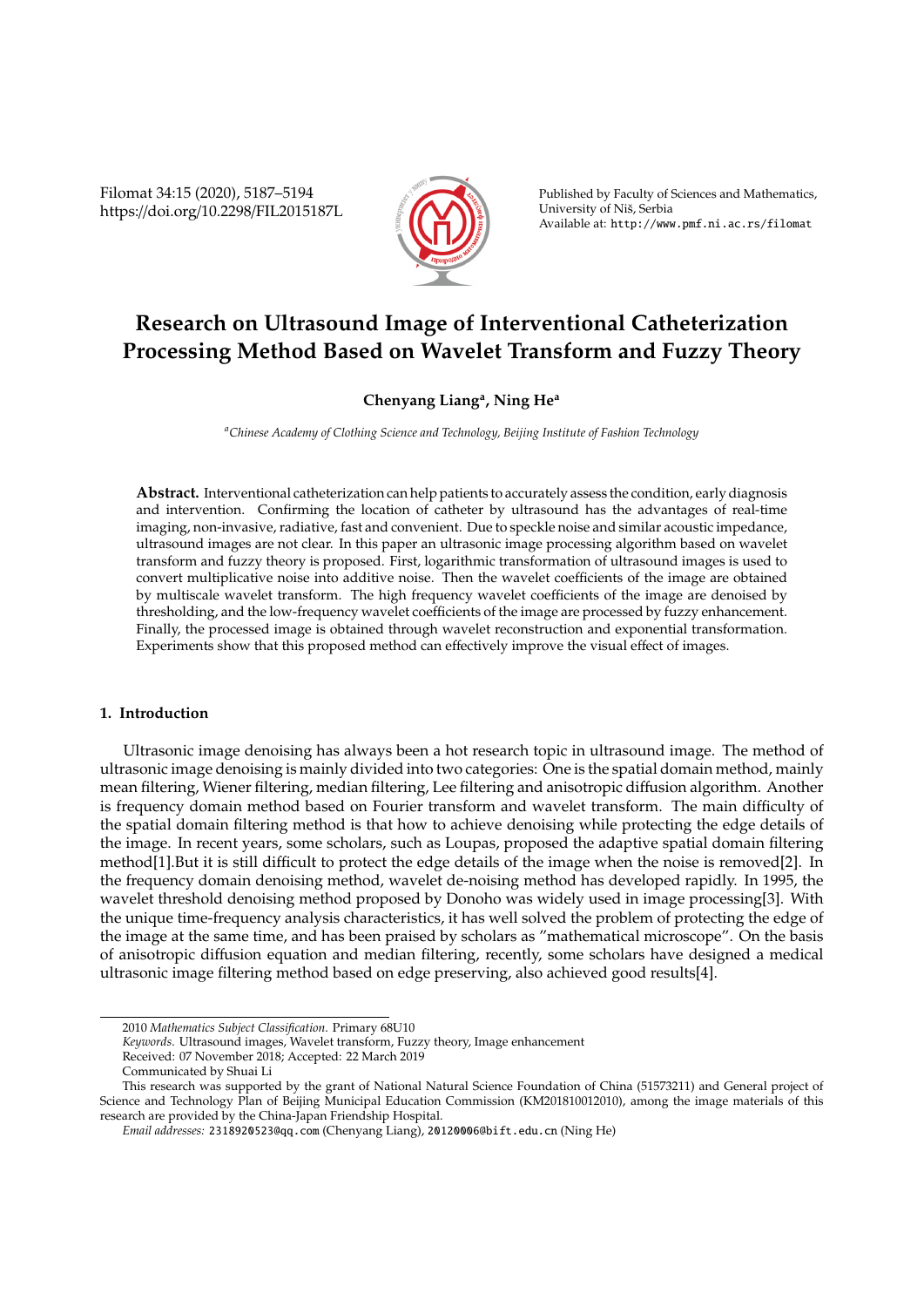Image enhancement means purposeful enhancement or suppression of some image information so as to enhance the readability of the image. At present, the main image enhancement methods include histogram modification, high pass filtering, filtering algorithm based on mathematical morphology, enhancement algorithm based on wavelet transform and enhancement algorithm based on fuzzy mathematics. Fundamentally speaking, image enhancement does not have a universal judgement standard. Observers are the most powerful judges of image enhancement. In recent years, fuzzy enhancement method has introduced fuzzy mathematical theory into the image enhancement method. It has achieved good results in dealing with the fuzziness of the image enhancement evaluation standard from the mathematical point of view. The enhancement algorithm based on wavelet transform can suppress noise while enhancing the image, the enhancement efficiency is greatly improved.

Based on the discussion as above, in the first section of this paper, we propose an algorithm of ultrasonic image processing based on wavelet transform and fuzzy theory. In the second section, we introduce the noise model of the image and transform the multiplicative noise into additive noise. In the third section, the multi-scale wavelet transform is applied to the image and threshold denoising performed on the high frequency part. The fourth section is fuzzy enhancement of the low frequency part of the image. In the fifth section, the specific algorithm flow is given. Finally, in the sixth section the experiment results prove that the proposed algorithm can not only effectively remove the noise, but also protect and enhance the image edge details, thus greatly improving the "readability" of the image.

#### **2. Noise Model of Ultrasonic Image**

Because of the imaging principle, medical ultrasound images will inevitably generate some noise during the imaging process, mainly speckle noise. Karamra M and other studies show that the common speckle noise obeys Rayleigh distribution, and its mean is proportional to the standard deviation, which indicates that the speckle noise is multiplicative[5]. Therefore, in 1989, Jain proposed an ultrasonic image noise model that combines multiplicative noise and additive noise,Formula (1) can be rewritten as:

$$
F(x, y) = h(x, y) * m(x, y) + a(x, y)
$$
\n(1)

Formula (1) can be rewritten as:In the formula, *F* is pixel gray value, *h* is a noise free image that needs to be restored. *m* is multiplicative noise, and *a* is additive noise, *x* and *y* is pixel coordinates. In medical ultrasonic images, the effect of additive noise is rather small in multiplicative noise, so the effect of additive noise can often be ignored in practical applications.

$$
F(x, y) = h(x, y) * m(x, y)
$$
\n<sup>(2)</sup>

Logarithm for both sides of formula (2) can transform the multiplicative noise model into additive noise model, such as formula (3):

$$
F(x, y) = h(x, y) + m(x, y) \tag{3}
$$

#### **3. Wavelet Threshold De-noising**

According to the Mallat pyramid decomposition algorithm, the fast wavelet decomposition of twodimensional images can be realized, and its decomposition structure is shown in Figure 1.

In Figure 1, *Ai* is the approximate component of each decomposition level, *Hi* is the horizontal directional detail component, *Vi* is the vertical detail component, and *Di* is the diagonal direction detail component. The low frequency coefficient *Ai* is enhanced and the high frequency coefficients *Hi*, *Vi* and *Di* in all directions are de-noised, and the enhanced and de-noised images can be obtained through the reconstruction of the wavelet inverse transform.

The algorithm idea of wavelet threshold de-noising is that the image and noise have different statistical characteristics after the wavelet transform, and the energy of the image itself corresponds to the large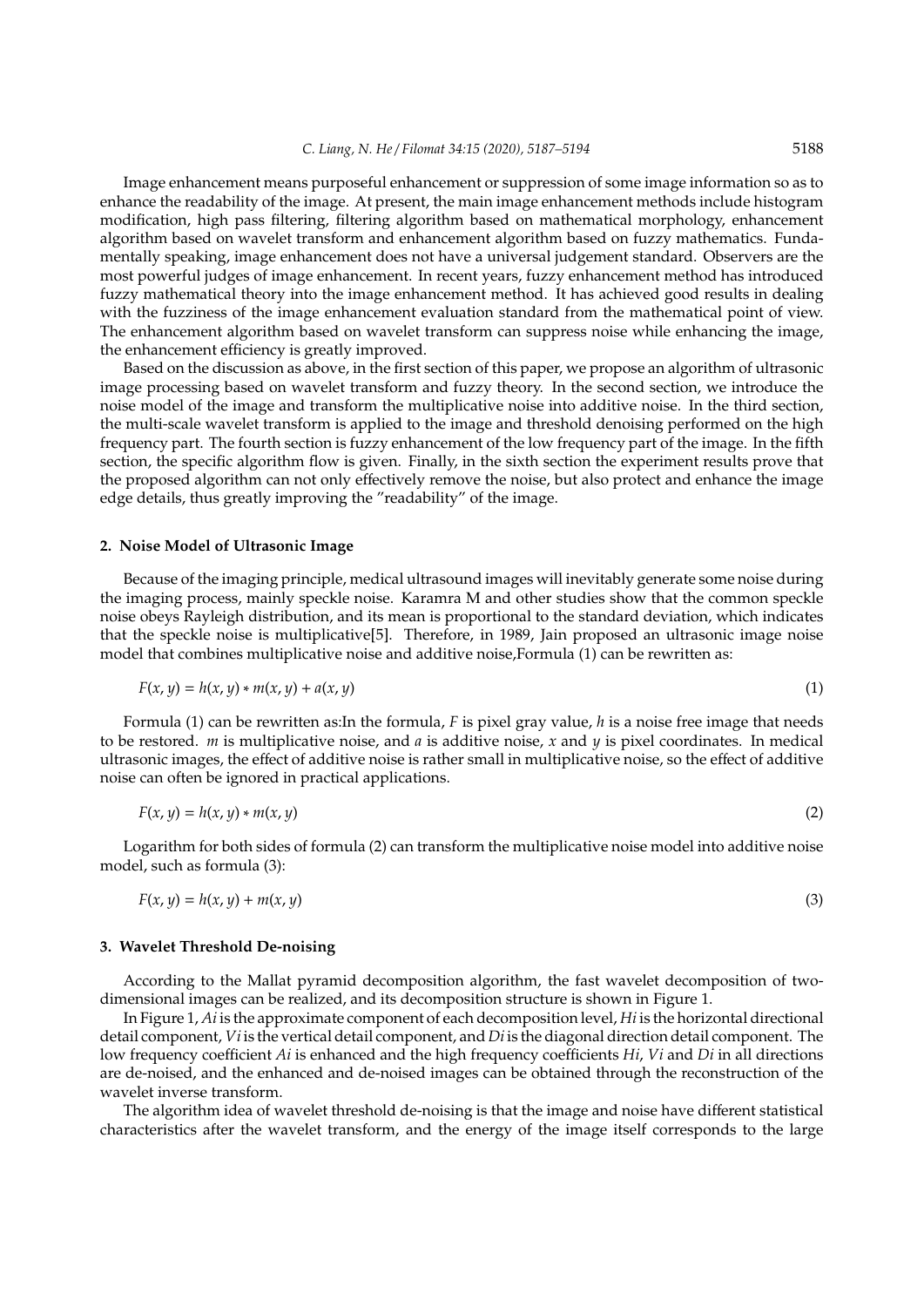

Figure 1: The Tower Structure of Image Wavelet Decomposition.

amplitude of the wavelet coefficient, which is mainly concentrated in the low frequency section. The noise energy corresponds to the wavelet coefficients with smaller amplitudes, mainly concentrated in the high frequency band. According to this feature, a threshold is set up. It is considered that the main component of the wavelet coefficients larger than that of the threshold is a useful signal, which is reserved. The wavelet coefficients less than the threshold value, the main component of which is noise, is filtered, thus the denoising purpose can be achieved.

There are two kinds of threshold function: hard threshold function and soft threshold function.



Figure 2: hard threshold function

The expression of the hard threshold function is as formula (4),and as shown in the figure 2:

$$
U = \begin{cases} W, |W| \ge \lambda \\ 0, |W| < \lambda \end{cases} \tag{4}
$$

In the formula, λ is the threshold, *W* is the value of the wavelet coefficient, and *U* is the size of the wavelet coefficient after the threshold function is applied. When the absolute value of the wavelet coefficient is greater than the threshold value, it remains unchanged; when the absolute value of the wavelet coefficient is less than the threshold value, set it as 0.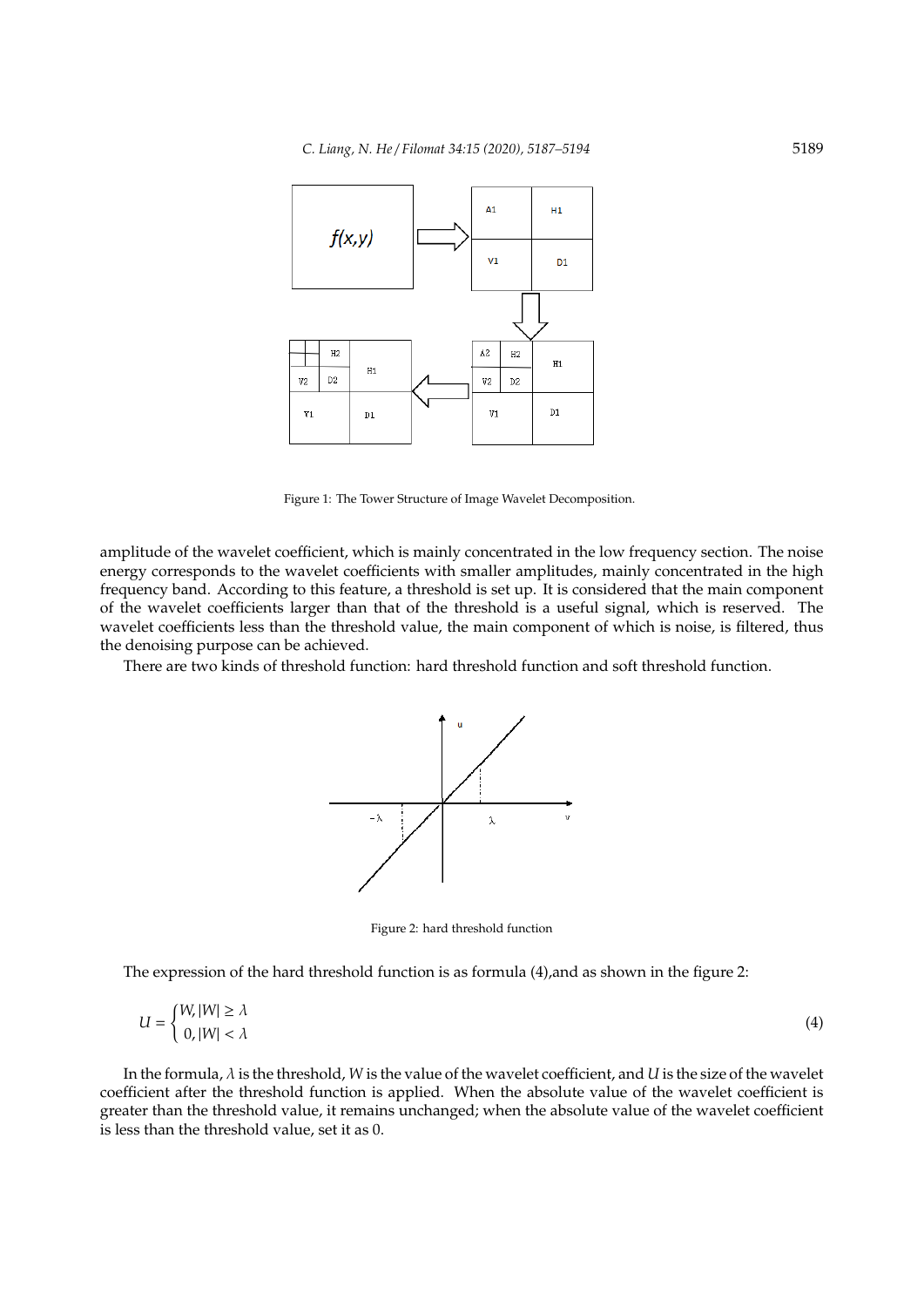

Figure 3: soft threshold function

The expression of the soft threshold function is as formula (5), and as shown in the figure 3:

$$
U = \begin{cases} Sign(W)(|W| - \lambda), |W| \ge \lambda \\ 0, |W| < \lambda \end{cases} \tag{5}
$$

 $Sign(\cdot)$  represents a symbolic function. When the absolute value of the wavelet coefficient is greater than the threshold value, it subtracts the threshold value; when the absolute value of the wavelet coefficient is less than the threshold value, set it as 0.

The hard threshold method can preserve the edge and other local features of the image better, but the estimated wavelet coefficients are poor in continuity, which may cause the shock of the reconstructed signal and make the image appear ringing, pseudo Gibbs effect and other visual distortion[6]. Soft thresholding usually makes the denoised signal smooth, but it also loses some features, making the edge fuzzy. In view of the characteristics of the soft and hard thresholding, a compromise method is selected in this paper. Compared with the soft and hard threshold method, the compromise threshold can achieve an ideal effect. In this method, we need to set two thresholds, and the high thresholdlambda<sub>2</sub> is two times of the low threshold value, that is, *lambda*<sub>2</sub>=2*lambda*<sub>1</sub>, and its specific threshold function is as formula (6),and as shown in the Figure 2:

$$
U = \begin{cases} W, |W| \ge \lambda_2 \\ sign(W) \frac{\lambda_2(|W| - \lambda_1)}{\lambda_2 - \lambda_1}, \lambda_2 < |W| < \lambda_1 \\ 0, |W| < \lambda_1 \end{cases} \tag{6}
$$



Figure 4: this threshold function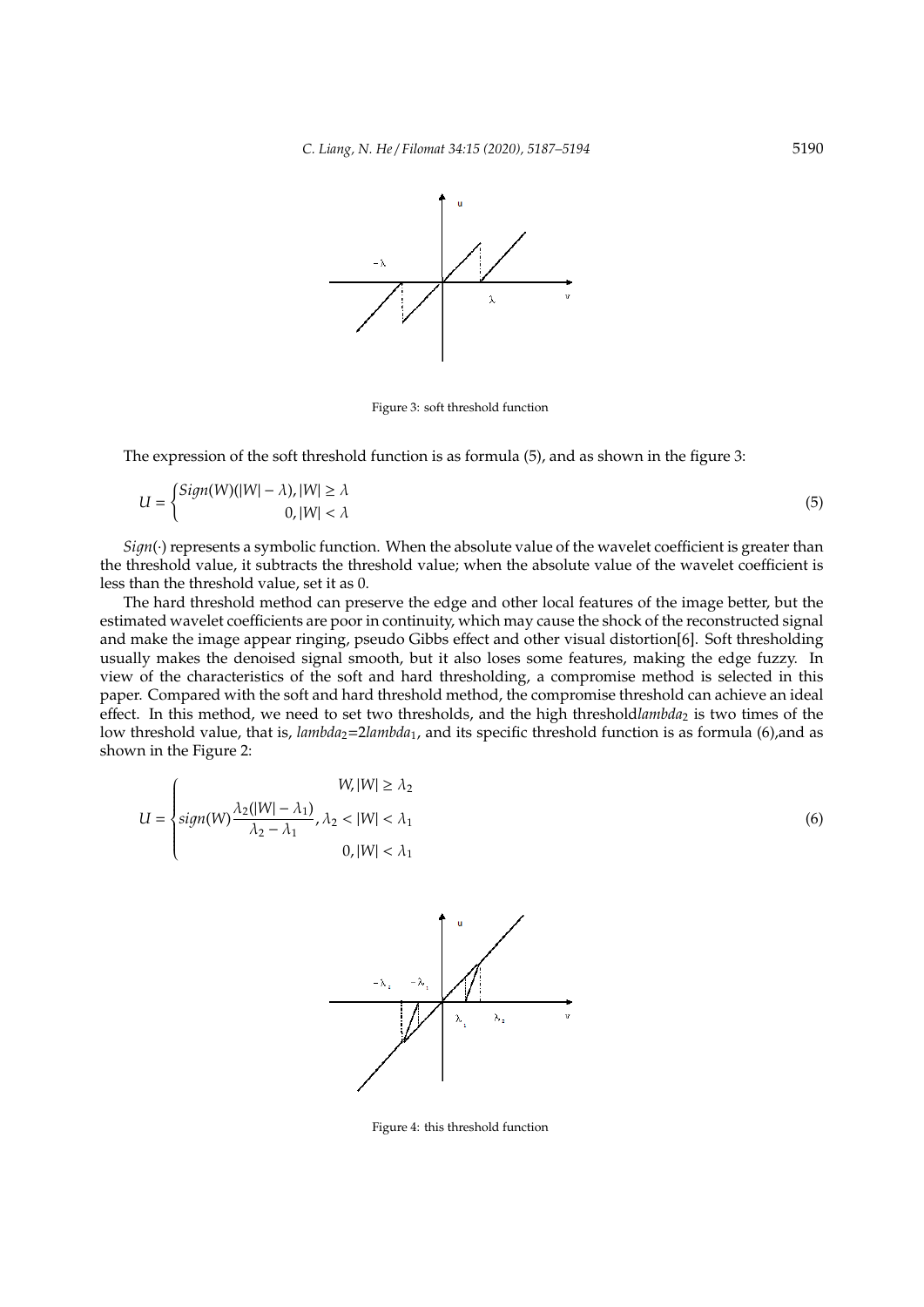In the Figure, *W* is wavelet coefficients, *U* is its amplitude.

The key of wavelet threshold denoising is threshold selection. If the threshold selection is too small, it will not achieve the effect of denouncing. If the threshold selection is too large, it will remove useful ingredients, cause distortion. Because the unified threshold value  $E = \sigma$  is too large for *N*, it tends to stifle wavelet coefficients, which will lead to relatively large reconstruction errors[7]. This algorithm uses the Bayes Shrink threshold:

$$
\lambda = \frac{\sigma^2}{\sigma_x} \tag{7}
$$

σ is the standard deviation of noise, and σ*<sup>x</sup>* is the standard variance of the generalized Gauss distribution.

$$
\sigma_x = \sqrt{\frac{1}{M*N} + \sum_{i,j}^{n} Y_{i,j}^2}
$$
\n(8)

Among them, *M* ∗ *N* is the number of sub-band wavelet coefficients, *Yij* are the wavelet coefficients of the image at a certain scale. The threshold of BayesShrink is different due to the different subscales of different subscales and directions. The corresponding threshold is also different, that is, the threshold is adjusted adaptively with the σ*x*. It can not only achieve good denoising effect, but also need not calculate too much.

# **4. Fuzzy Enhancement Algorithm**

The fuzzy set theory was first proposed by L.A.zadeh of California University in the United States in 1965. Pal and King first introduced the fuzzy theory into the image enhancement processing research in 1981[9]. They transform the image from the gray level of the space domain to the feature plane of the fuzzy domain (the plane of membership degree), and then make fuzzy enhancement of the transformed image, and then get the enhanced image by inverse transform of the fuzzy domain. In the algorithm of Pal and King[10], an image *X* with a size of *M* ∗ *N* and a gray level L can be represented as a fuzzy matrix of *M* ∗ *N*. According to the fuzzy theory, it can be expressed as:

$$
X = U_{i=1}^{M} U_{j=1}^{N} \frac{u_{ij}}{x_{ij}}
$$
(9)

 $u_{ij}$  is the membership grade of the gray  $x_{ij}$  of the pixels  $(i, j)$  of the image relative to a particular gray level, which is a fuzzy distribution. In the algorithm of Pal and King, the membership function is defined as:

$$
u_{ij} = T(x_{ij}) = [1 + \frac{(L-1) - x_{ij}}{F_d}]^{-F}
$$
\n(10)

 $F_d$  and  $F_e$  are reciprocal fuzzy factor and exponential fuzzy factor respectively. Usually  $F_e$ =2. At the same time, the definition is: when the special gray level of  $u_{ij} = T(x_{ij}) = 0.5$  is called the transition point,  $F_d$ is determined by the transition point. After obtaining the  $u_{ij}$ , the transformation function  $G_r(\cdot)$  is used to enhance the image in the fuzzy domain (*r* is the number of iterations). The fuzzy enhancement operator is defined as:

$$
u_{ij} = G(u_{ij}) = F_r(u_{ij}), r = 1, 2, 3, ... \tag{11}
$$

$$
G_1(u_{ij}) = \begin{cases} 2(u_{ij})^2, 0 \le u_{ij} < 0.5\\ 1 - 2(1 - u_{ij})^2, 0.5 \le u_{ij} < 1 \end{cases}
$$
(12)

Finally, the inverse transformation of the enhanced  $u_i$  is performed, and get the image  $Y$  after the fuzzy enhancement. The gray value of the pixels (*i*, *j*) in the *Y* is:

$$
x_{ij} = T_{u_{ij}}^{-1}
$$
 (13)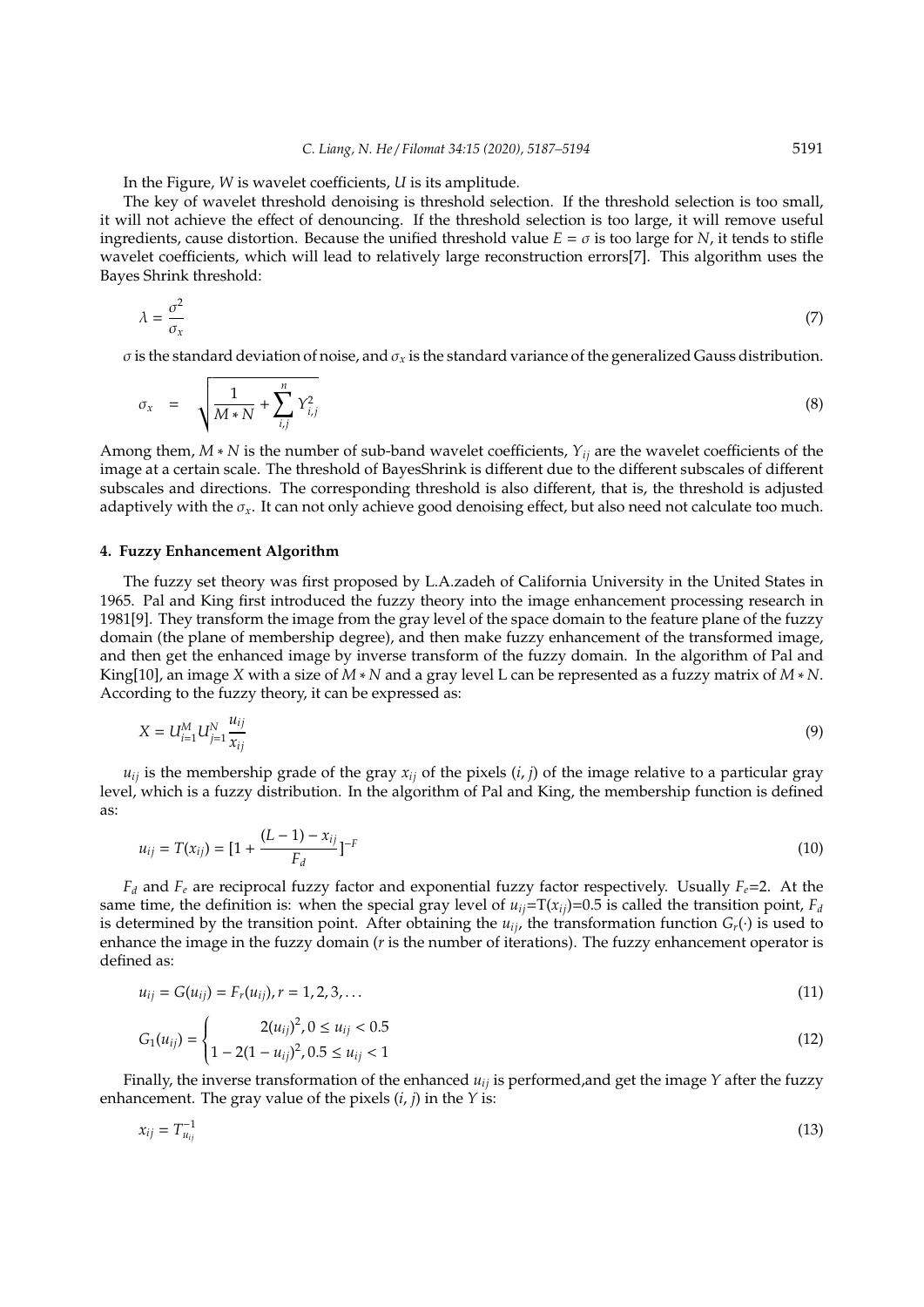However, in the classical Pal algorithm, the selection of transition points is obtained only by experience or multiple attempts is random. Choosing different thresholds has great influence on image enhancement effect. After the image fuzzy membership transformation, the negative value obtained from the inverse transformation formula of membership degree. In the Pal algorithm, the gray value of the negative value is set to 0, which causes some information loss and distortion of the image. The algorithm uses power exponent function as its fuzzy membership function, and its computation is large and time-consuming when it transforms the image from gray space to fuzzy space and its inverse transformation.

Based on the algorithm of Pal and King, a sine membership function is selected to transform the image into the fuzzy domain. The function is defined as follows:

$$
u_{ij} = [sin(\frac{\pi}{2} \times \frac{x_{ij} - x_{min}}{x_{max} - x_{min}})]^k
$$
\n(14)

 $u_{ij}$  represents the membership of the gray  $x_{ij}$  of pixels  $(i, j)$  relative to the maximum gray level  $x_{max}$ ,  $x_{min}$ is the minimum gray value of the image, and *k* is the adjustment parameter. Compared with the power exponent function in the Pal algorithm, the membership function improves the speed of operation and does not appear to be hard to cut off.

The fuzzy enhancement operator (12) is used to enhance the image quality and transform the data from the fuzzy domain to the spatial domain of the image. The inverse transformation formula is as follows[9]:

$$
x_{ij} = x_{min} + (x_{max} - x_{min}) \cdot \arcsin(u_{ij}^{1/k}) \cdot \frac{2}{\pi} \tag{15}
$$

By adjusting the parameters *k*, the image can be processed by fuzzy enhancement.

# **5. Algorithm Flow**

A. The algorithm flowchart is shown as shown in the diagram



Figure 5: flow chart

B. The algorithm flow is as follows:

- 1.Taking logarithmic transformation of the original image to convert the multiplicative noise in the image to additive noise.
- 2.Transforming the image to the wavelet transform and select the bior3.3 wavelet function basis which has biorthogonality to decompose the image into three layers and get the corresponding wavelet coefficients.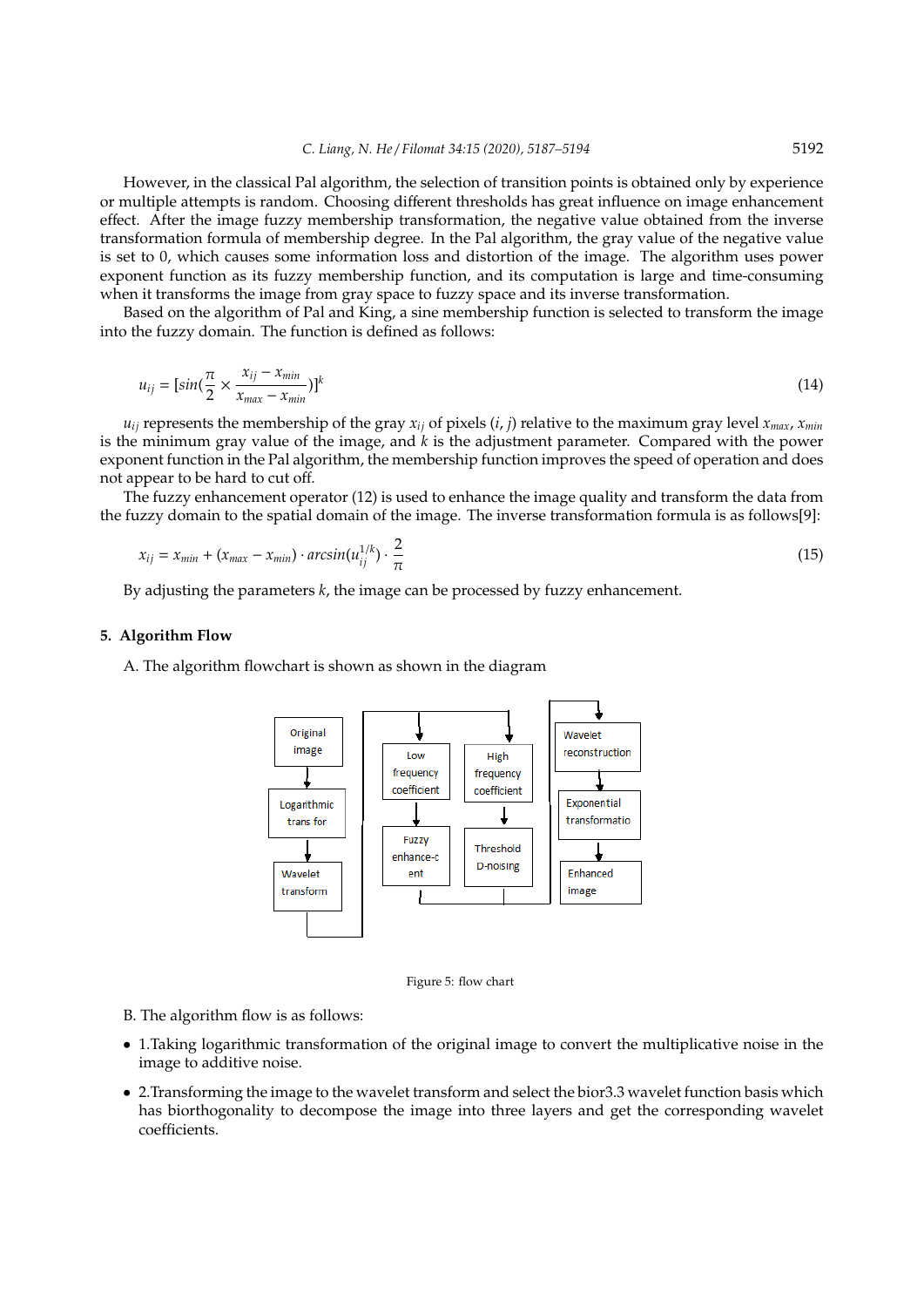- 3.Fuzzy domain enhancement for low frequency coefficients after wavelet decomposition, the sinusoidal membership function is used to transform between the spatial domain and the fuzzy domain, which effectively avoids the gray value being cut off in the classical Pal algorithm.
- 4.Wavelet thres-holding de-noising for high frequency coefficients after wavelet decomposition, and Bayes Shrink threshold is used to de-noise wavelet coefficients by semi soft threshold.

# **6. Experimental Results and Analysis**

In figure 6,a is a international catheter ultrasound image, size 251 ∗ 494, gray level of 0∼255. There are a lot of speckle noise in the original image, and the impedance is similar to that of the contrast of the image is poor. First,the traditional de-noising and enhancement methods are applied to image processing to verify the effectiveness of the algorithm proposed in this paper. Figure 6b is obtained by wiener filter, the image can be seen in the noise is eliminated to a certain extent, but the contrast is not enhanced, and some image details is destroyed. Figure 6c is histogram equalization image, which is a traditional method for enhancing contrast, we can see the image contrast was increased significantly, but in the enhancement of the image also enhance the noise, and it affects the visual effect of the image. Figure 6d is only processed by fuzzy enhancement, because this algorithm directly enhances the image, and most of the gray values of pixels are similar, it can not achieve a good enhancement effect, in addition, the noise of the image is also enhanced. Figure 6e is only processed by wavelet de-noising,the image is not enhanced. Figure 6f is the image after this algorithm is processed, it can be seen in the image contrast enhancement and noise suppression, making the image details clear, strong sense of hierarchy, making the image obtain better visual effect.





(f) This algorithm

Figure 6: Experimental image

From the analysis as above, we can draw the following conclusions: In the ultrasound image of interventional catheterization, not only the contrast is low, but also has a lot of speckle noise. Therefore, we not